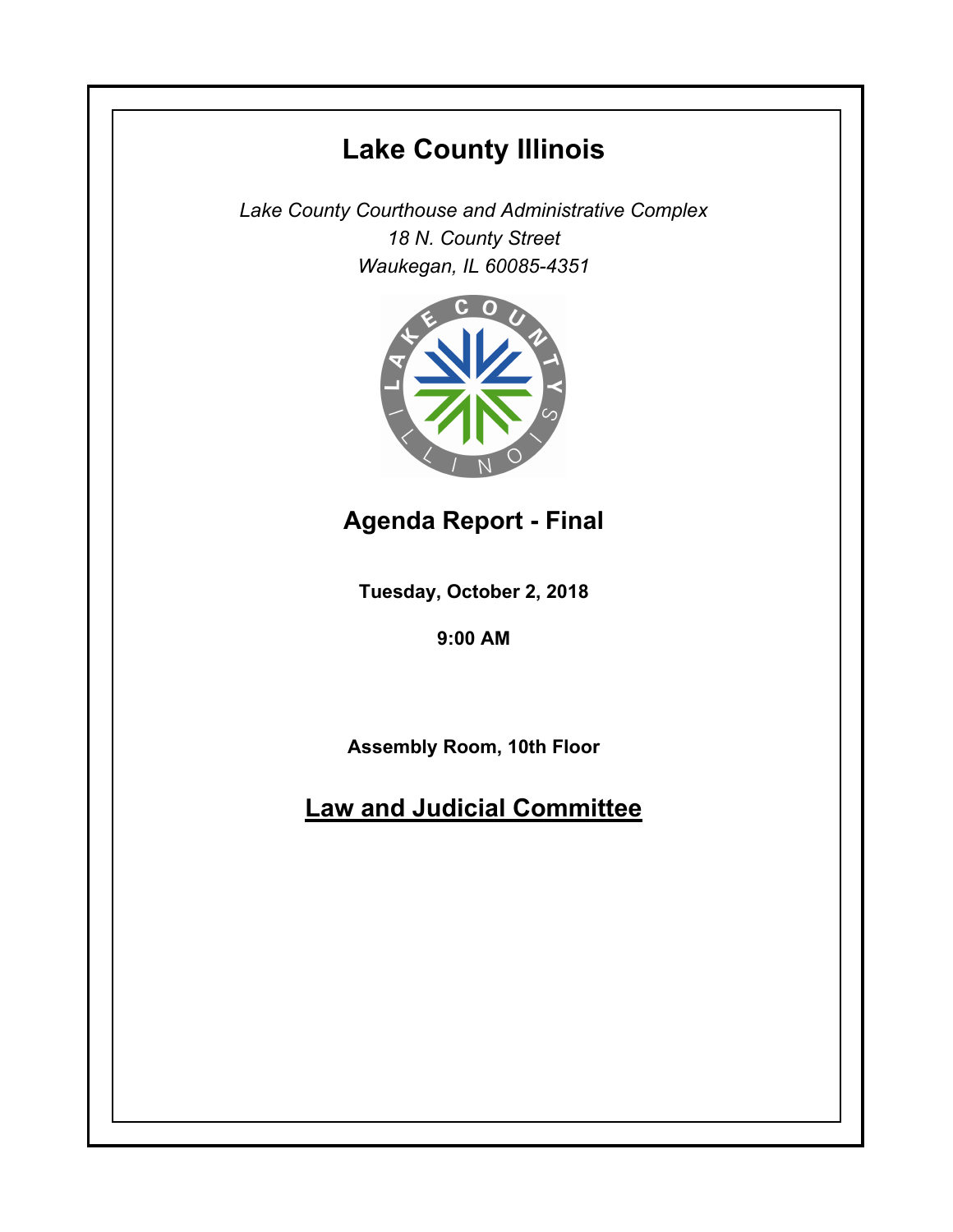- **1. Call to Order**
- **2. Pledge of Allegiance**
- **3. Approval of Minutes**
- **3.1 [18-1105](http://lakecounty.legistar.com/gateway.aspx?m=l&id=/matter.aspx?key=15455)**

Minutes from July 31,2018.

*Attachments:* [L&J 7.31.18 Minutes Final](http://lakecounty.legistar.com/gateway.aspx?M=F&ID=2902c4f9-f47d-413e-a4f7-468d745c2364.pdf)

**3.2 [18-1106](http://lakecounty.legistar.com/gateway.aspx?m=l&id=/matter.aspx?key=15456)** Minutes from August 7, 2018.

*Attachments:* [L&J 8.7.18 Minutes Final](http://lakecounty.legistar.com/gateway.aspx?M=F&ID=e62d7dbd-a2fe-4561-8673-13c586ad7a55.pdf)

- **4. Addenda to the Agenda**
- **5. Public Comment**
- **6. Chairman's Remarks**
- **7. Old Business**
- **8. New Business**

**PUBLIC DEFENDER**

**8.1 [18-1103](http://lakecounty.legistar.com/gateway.aspx?m=l&id=/matter.aspx?key=15453)**

Report from Joy Gossman, Public Defender, for the month of August 2018.

[08-18 Main](http://lakecounty.legistar.com/gateway.aspx?M=F&ID=65c21a7e-b800-4ad3-8ae7-2309d37a603a.pdf) *Attachments:*

[08-18 Main PTR](http://lakecounty.legistar.com/gateway.aspx?M=F&ID=eb043455-ce31-4730-9456-473d11bb5913.pdf)

[08-18 JUV Main](http://lakecounty.legistar.com/gateway.aspx?M=F&ID=ddd9fafb-4cef-495c-8287-0a8b76c36c76.pdf)

[08-18 JUV PTR](http://lakecounty.legistar.com/gateway.aspx?M=F&ID=9041354b-926c-4909-8fa1-fbc8698ab8f0.pdf)

#### **EMERGENCY TELEPHONE SYSTEM BOARD**

#### **8.2 [18-1087](http://lakecounty.legistar.com/gateway.aspx?m=l&id=/matter.aspx?key=15436)**

Joint resolution authorizing an intergovernmental agreement between the Village of Winthrop Harbor and Lake County for utilization of the Lake County Emergency Telephone System Board (ETSB) shared Infor/EnRoute Computer Aided Dispatch system.

- · This agreement is made pursuant to the Illinois Constitution of 1970, Article VII, Section 10 and the Intergovernmental Cooperation Act, 5 Illinois Complied Statutes (ILCS) 220/1 *et seq.*, between Lake County and the Village of Winthrop Harbor.
- · The Infor/EnRoute Computer Aided Dispatch System (CAD) allows for timely and efficient transmittal of crucial public safety data to first responders in a shared environment in accordance with the Lake County ETSB's Vision Statement.
- · This agreement was approved by the Lake County ETSB on June 5, 2018, and the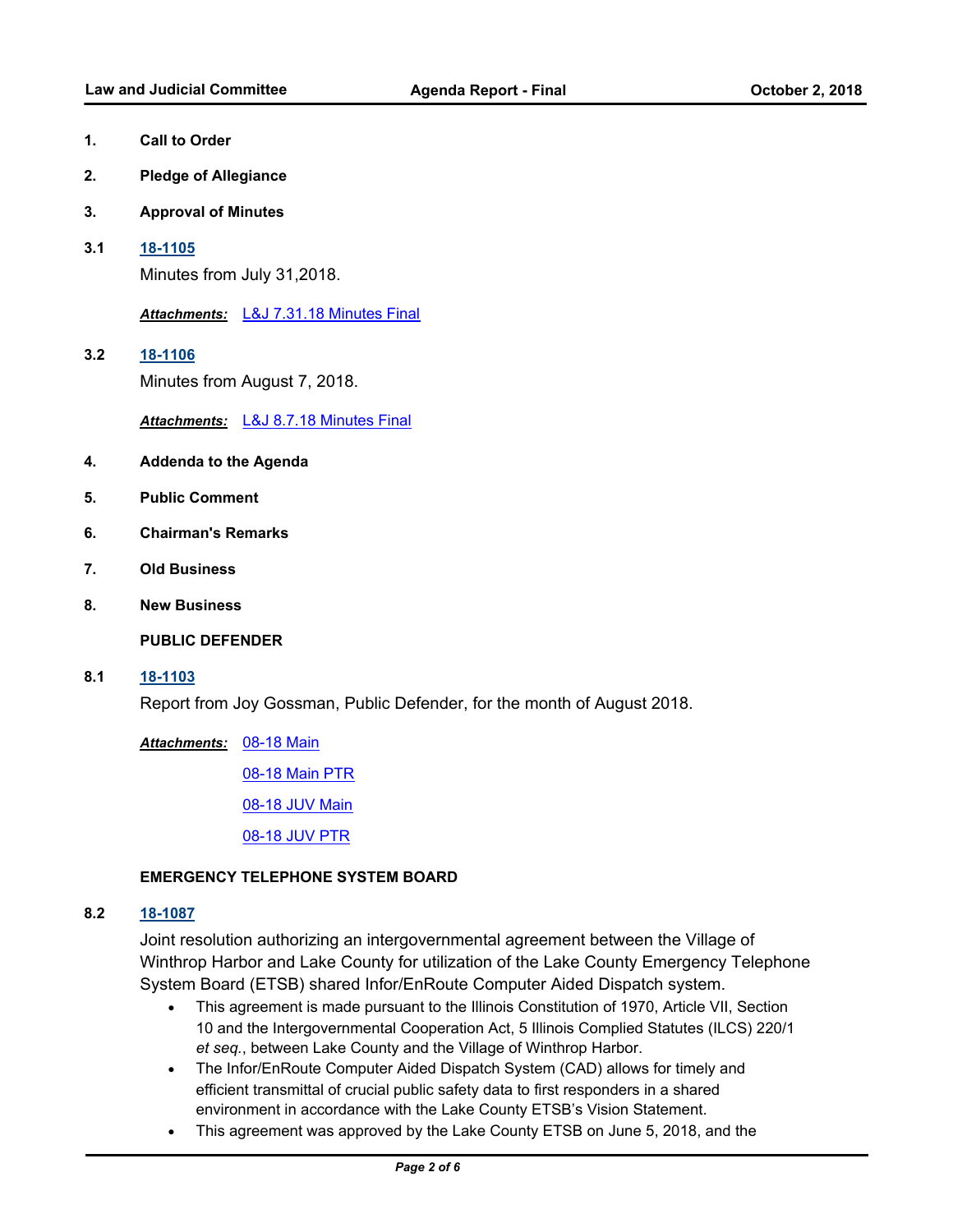Village of Winthrop Harbor approved this agreement on August 7, 2018.

*Attachments:* [LCETSB-Winthrop Harbor IGA](http://lakecounty.legistar.com/gateway.aspx?M=F&ID=fa8f6e65-af99-4f66-9552-43e81b140d9d.pdf)

## **8.3 [18-1174](http://lakecounty.legistar.com/gateway.aspx?m=l&id=/matter.aspx?key=15522)**

Joint resolution approving an Intergovernmental Agreement (IGA), on behalf of the Lake County Sheriff and the Lake County Board, regarding the Regional 9-1-1 Consolidation Implementation Committee formed by 21 independent Public Safety Entities in Lake County.

- · Lake County and local partners studied opportunities to enhance service levels and gain efficiencies by consolidating independent Public Safety Answering Points (PSAP) in Lake County.
- · The Board led the development of a resolution passed by the 21 partner public safety entities agreeing to participate in the development of an implementation and migration plan and commitment to contribute funds to hire a project manager and consultant services.
- · Lake County has agreed to serve as the administrative agent for employing the project manager, entering into contracts, making payments, receiving dues or grants or other revenue, and for providing the financial accounting and reports as required.
- · The Intergovernmental Agreement outlines the purpose of the Regional 9-1-1 Consolidation effort, the expected expenditure of the collected funds, and the timeline of the project.

#### <u>Attachments: [Memo](http://lakecounty.legistar.com/gateway.aspx?M=F&ID=75e8af2e-fb26-42a6-82fe-2ba4c0167cdf.pdf)</u>

[Info sheet Regional-911-Implementation-Committee-and-Governance-Str](http://lakecounty.legistar.com/gateway.aspx?M=F&ID=ffc1b54b-967d-44c2-ab0b-f07333d8ef0d.pdf) [911 Consolidation IGA - 9-7-18 - FINAL](http://lakecounty.legistar.com/gateway.aspx?M=F&ID=150ed8b2-bb01-4b36-a6d2-30106f3411f5.pdf)

#### **SHERIFF**

#### **8.4 [18-0987](http://lakecounty.legistar.com/gateway.aspx?m=l&id=/matter.aspx?key=15330)**

Joint resolution to enter into a two-year contract, with three one-year optional renewals, with Securus Technologies, Inc., Carrollton, Texas, to provide inmate phone, video visitation, and inmate tablet services for the Lake County Jail.

- · The current contract is expiring and there is a need to enter into a new contract to provide inmate phones as well as expanded visitation options to include video visitation.
- · Inmate phone services are provided by the Lake County Jail through a contract that provides revenue for inmate welfare through a commission rate based on gross revenue for telephone and video calls.
- · The Sheriff's Office issued a request for proposal (RFP) to identify a qualified firm to provide an inmate phone, video visitation, and implement an inmate tablet program.
- · The RFP was extended to 19 vendors and proposals were received from four vendors.
- In accordance with the evaluation criteria established in the RFP, the selection review team reviewed and determined that the proposal submitted by Securus Technologies, Inc. is the most qualified and favorable proposal for Lake County.
- · Services include continued maintenance of telephones, visitor video kiosks, inmate pod video kiosks, and the implementation of an inmate tablet program.
- The resolution authorizes a two-year agreement with three additional one-year renewal options that will provide revenue for inmate welfare to the Lake County Jail.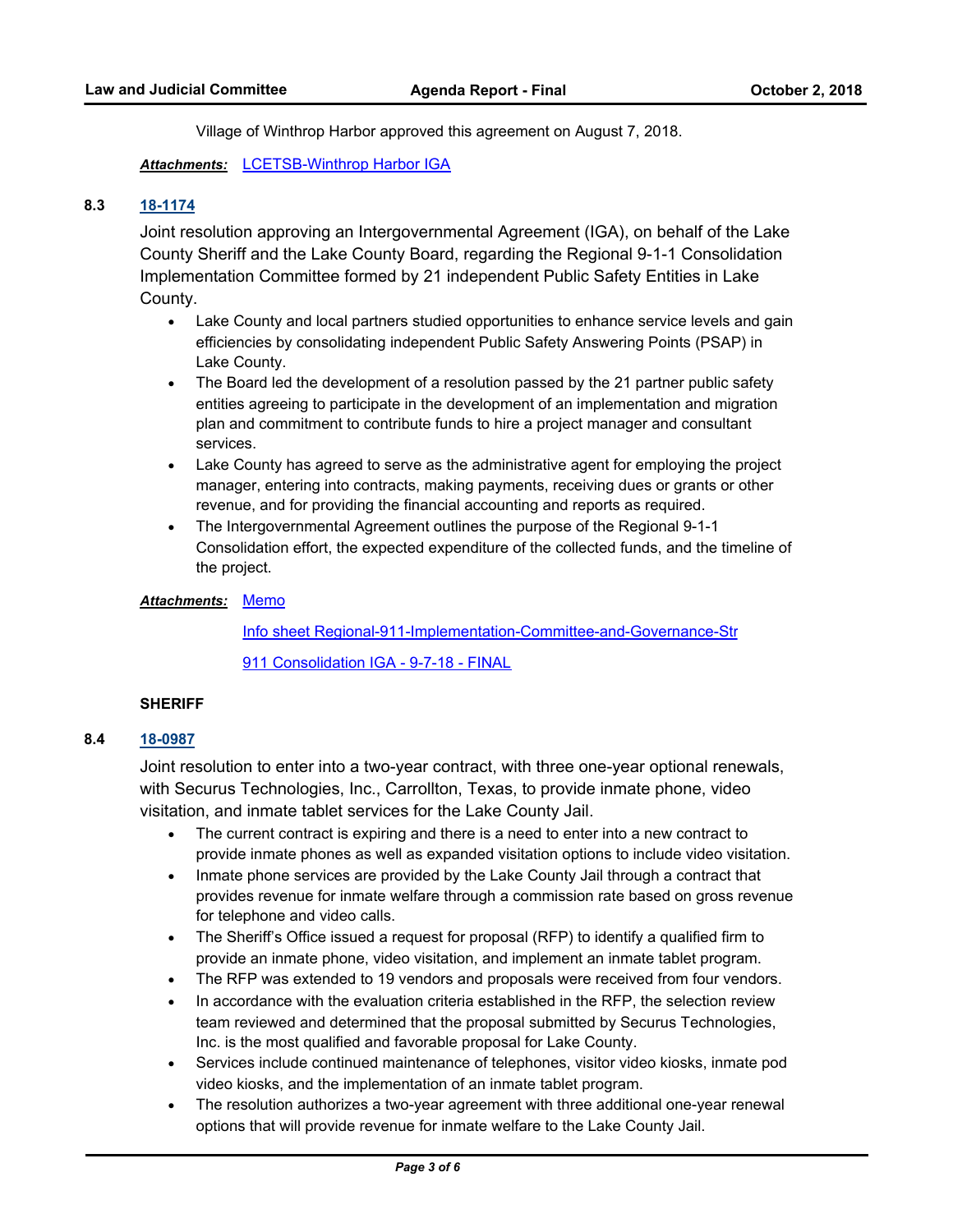Attachments: [18067 Inmate Phone Video Award Information.pdf](http://lakecounty.legistar.com/gateway.aspx?M=F&ID=2297b1ea-a884-41cf-98ce-5b807844f8f0.pdf) [18067 Inmate Phone-Video Award Scoresheet.pdf](http://lakecounty.legistar.com/gateway.aspx?M=F&ID=f3090c97-5b78-42ed-a52b-653957f62a40.pdf) [18067 RFP Inmate Phone Video final.pdf](http://lakecounty.legistar.com/gateway.aspx?M=F&ID=cae484ec-e53d-40b2-a8cf-80a03c7c256a.pdf)

## **8.5 [18-1094](http://lakecounty.legistar.com/gateway.aspx?m=l&id=/matter.aspx?key=15444)**

Joint resolution approving and authorizing an agreement for contractual security services by and among Lake County, Lake County Sheriff's Office (LCSO) and the Midwestern Regional Medical Center, also known as the Cancer Treatment Center of America, located at 2520 Elisha Avenue Zion, Illinois, in the amount of \$297,982.14.

- · The LCSO has provided security services for the Midwestern Regional Medical Center beginning in November 2015 at the special detail rate.
- · The LCSO has negotiated a two-year security services agreement that includes 1 full-time Deputy.
- The revenue paid to the County will cover the salary and benefit costs for this deputy providing the security services.
- · Security services will be provided every Monday through Friday, from 9:00 A.M. to 5:00 P.M., with the exception, of New Years' Day, Memorial Day, July 4th, Labor Day, Thanksgiving, the day after Thanksgiving, Christmas Eve and Christmas Day.
- · Security services will include interior and exterior foot patrols of the hospital, parking garage, surface parking lots and campus; responding to emergency calls for service when requested, including all incidents involving weapons or the infliction of bodily harm; escort daily bank deposits and assuming security posts when necessary. The deputy providing security services will not be utilizing a County vehicle as part of this agreement.
- · By entering into this agreement, it is necessary to create and add the full cost of one Deputy position to the LCSO position inventory.
- · If funding for this contract position ends, the position will be eliminated.

Attachments: [2018 - 2020 Agreement for Providing Security Services to Midwestern Re](http://lakecounty.legistar.com/gateway.aspx?M=F&ID=888f0a79-89af-483b-a244-2292ef798fe2.pdf)gional Medical A

## **8.6 [18-1095](http://lakecounty.legistar.com/gateway.aspx?m=l&id=/matter.aspx?key=15445)**

Joint resolution approving the Chicago Field Division (CFD), fiscal year (FY) 2019 Program-Funded Task Force Agreement between the United States Department of Justice, Drug Enforcement Administration (DEA) and the Lake County Sheriff's Office (LCSO).

- · This renewal agreement acknowledges the working relationship between the DEA and the LCSO. This is a two-year commitment and requires that an experienced Deputy Sheriff be assigned to the CFD of the DEA.
- · The Lake County State's Attorney's Office has reviewed and approved this agreement for the LCSO participation in the task force.
- · LCSO is responsible for establishing and paying the full cost, including any liability, of the officer assigned to the Task Force.
- · The LCSO, subject to the availability of federal funds, will be reimbursed up to \$18,343.75 of overtime payments made to the assigned task force officer.
- · Under the agreement, the DEA will be responsible for all costs associated with the CFD to ensure the success of the effort.
- · Based on the LCSO's efforts under this agreement, the LCSO will receive a portion of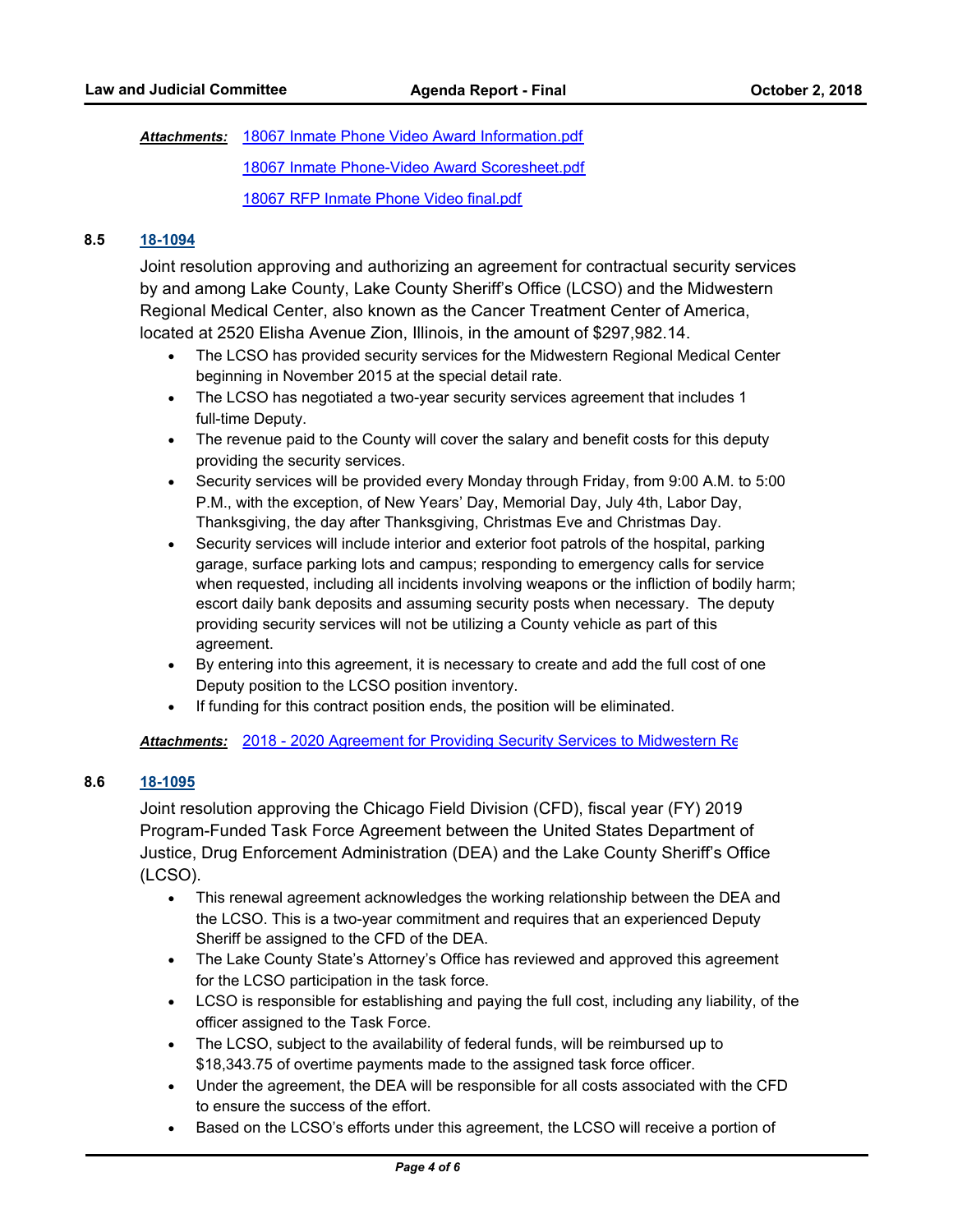any assets seized. Seized assets are distributed based on the number of jurisdictions involved and the number of hours each jurisdiction contributes to each effort.

· Since August 2016, the LCSO has received \$166,519.61 in the Federal Drug Seizure Funds.

[2018 - 2019 DEA Memo 09-18-18.pdf](http://lakecounty.legistar.com/gateway.aspx?M=F&ID=1fac4e6d-59ad-49bd-ab82-a719c918d74f.pdf) *Attachments:*

[FY 2019 CFD DEA LCSO Executed IGA.pdf](http://lakecounty.legistar.com/gateway.aspx?M=F&ID=1de77a78-aad2-42a0-9a91-b3a6f5bcda60.pdf)

#### **8.7 [18-1097](http://lakecounty.legistar.com/gateway.aspx?m=l&id=/matter.aspx?key=15447)**

Joint resolution approving an intergovernmental agreement (IGA) for part-time contractual police services by and among the Beach Park School District Number 3 (Beach Park School District), Lake County and the Lake County Sheriff's Office (LCSO) in the amount of \$128,457.93.

- · During 2016, the LCSO and Beach Park School District piloted a part-time school resource officer program to provide police services in the form of a police/school resource officer (SRO) at the Beach Park Middle School.
- The main objectives of the program are to develop a positive relationship between law enforcement and the students, effectively deal with juvenile offenses/issues and to protect students and the school from violations of the law.
- · The term of this renewal agreement is two years, beginning August 1, 2018, and ending July 31, 2020.
- · The contract includes one part-time SRO for 16 hours per week while school is in session.
- · On a monthly basis, the SRO will compile and present a report that includes information regarding the contacts made with parents and students, SRO recommendations to the school regarding changes and/or enforcement ideas on school policy.
- · Beach Park School District will reimburse 100 percent of the cost for the SRO position for both years for the hours worked.
- · The SRO will be assigned other duties in the Criminal Investigations Division while not serving as the SRO.

*Attachments:* [2018-2020 Beach Park School District SRO IGA.pdf](http://lakecounty.legistar.com/gateway.aspx?M=F&ID=ff5404cb-21a5-4030-9891-3517de186cae.pdf)

#### **CORONER**

#### **8.8 [18-0968](http://lakecounty.legistar.com/gateway.aspx?m=l&id=/matter.aspx?key=15311)**

Discussion and Update on the Coroner's Office Body Disposal Process.

## **CIRCUIT COURT CLERK**

# **8.9 [18-1113](http://lakecounty.legistar.com/gateway.aspx?m=l&id=/matter.aspx?key=15464)**

Report from Erin Cartwright Weinstein, Clerk of the Circuit Court, for the month of July 2018.

*Attachments:* [County Board Report FY18 - July - 18](http://lakecounty.legistar.com/gateway.aspx?M=F&ID=a8539761-1cc3-4c3d-bc36-46bc9ca895b3.pdf)

## **8.10 [18-1114](http://lakecounty.legistar.com/gateway.aspx?m=l&id=/matter.aspx?key=15465)**

Report from Erin Cartwright Weinstein, Clerk of the Circuit Court, for the month of August 2018.